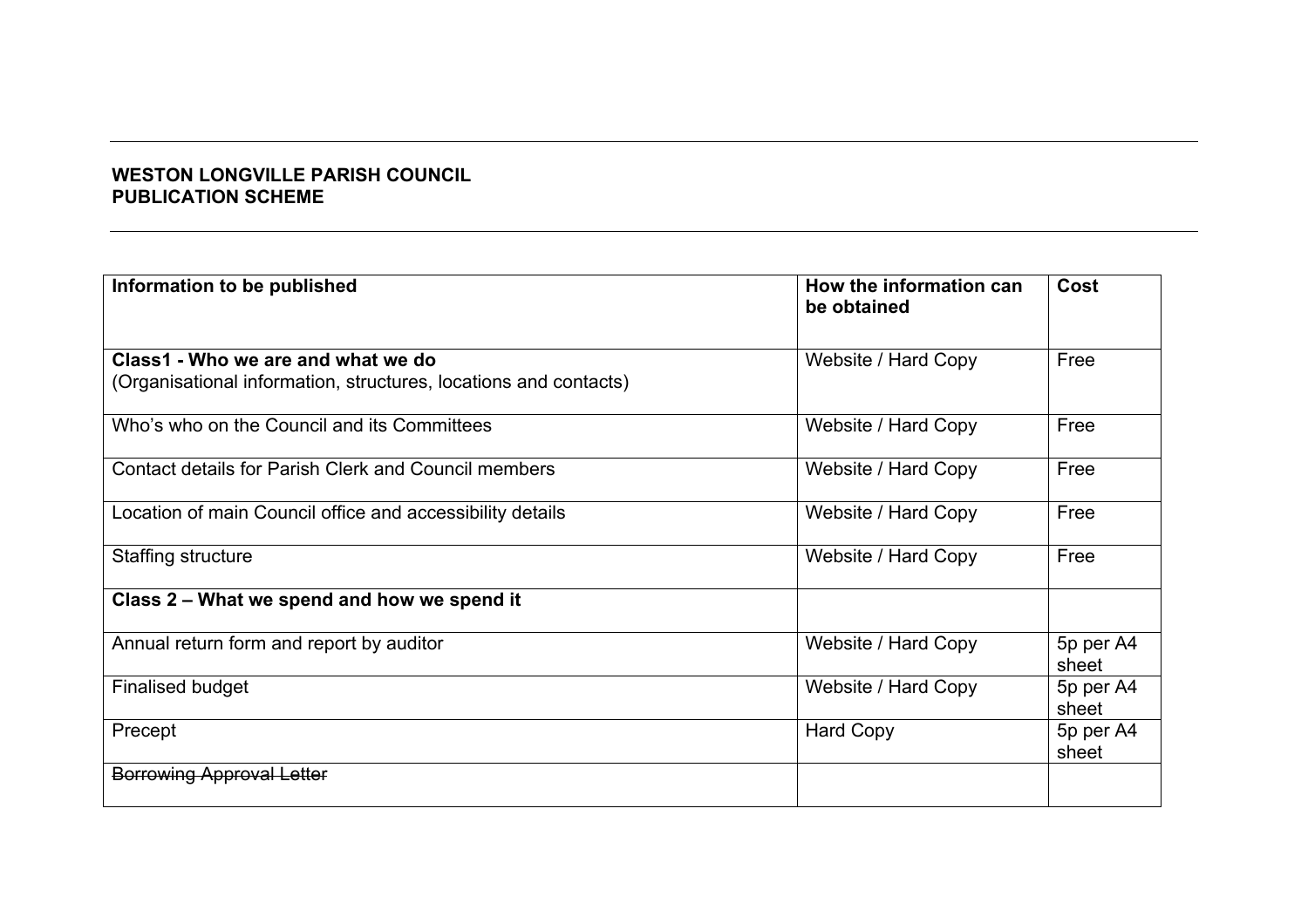| <b>Financial Standing Orders and Regulations</b>                                                                              | Website / Hard Copy               | 5p per A4<br>sheet |
|-------------------------------------------------------------------------------------------------------------------------------|-----------------------------------|--------------------|
| Grants given and received                                                                                                     | Minutes on website / Hard<br>Copy | 5p per A4<br>sheet |
| List of current contracts awarded and value of contract                                                                       | <b>Hard Copy</b>                  | 5p per A4<br>sheet |
| Members' allowances and expenses                                                                                              | <b>Hard Copy</b>                  | 5p per A4<br>sheet |
| Class 3 - What our priorities are and how we are doing                                                                        |                                   |                    |
| (Strategies and plans, performance indicators, audits, inspections and reviews)                                               |                                   |                    |
| Parish Plan                                                                                                                   | <b>Hard Copy</b>                  | 5p per A4<br>sheet |
| Annual Report to Parish or Community Meeting                                                                                  | Website / Hard Copy               | 5p per A4<br>sheet |
| Quality status                                                                                                                |                                   |                    |
| Local charters drawn up in accordance with DCLG guidelines                                                                    |                                   |                    |
| Class 4 – How we make decisions                                                                                               |                                   |                    |
| (Decision making processes and records of decisions)                                                                          |                                   |                    |
| Timetable of meetings (Council and any committee/sub-committee meetings and<br>parish meetings)                               | Website / Hard Copy               | Free               |
| Agendas of meetings (as above)                                                                                                | Website / Hard Copy               | Free               |
| Minutes of meetings (as above) $-$ n.b. this will exclude information that is properly<br>regarded as private to the meeting. | Website / Hard Copy               | 5p per A4<br>sheet |
| Reports presented to council meetings - n.b. this will exclude information that is                                            | Website / Hard Copy               | 5p per A4          |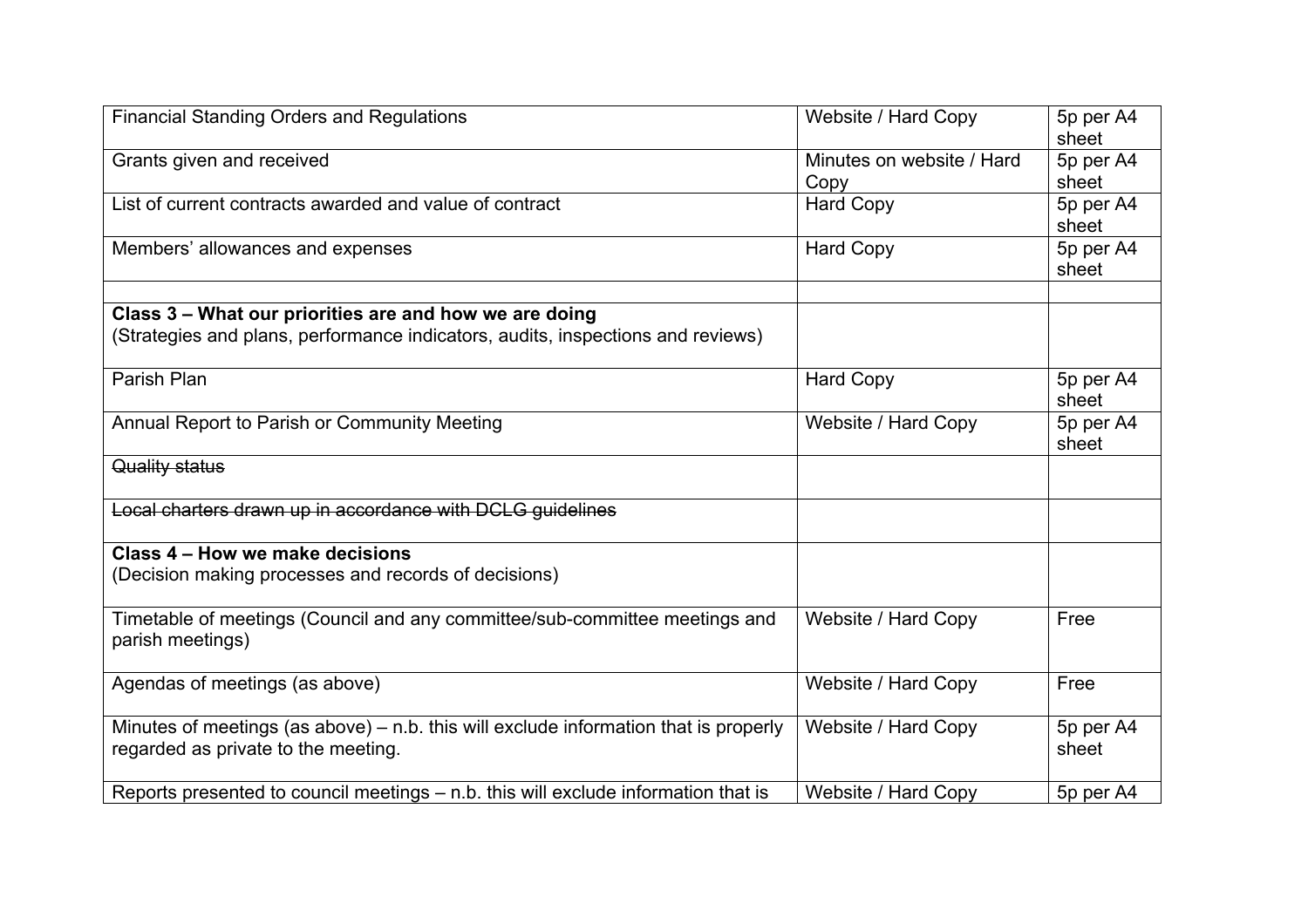| properly regarded as private to the meeting.                                                             |                                               | sheet              |
|----------------------------------------------------------------------------------------------------------|-----------------------------------------------|--------------------|
| Responses to consultation papers                                                                         | Website / Hard Copy                           | 5p per A4<br>sheet |
| Responses to planning applications                                                                       | <b>Website (Broadland Council</b><br>website) | Free               |
| Bye-laws                                                                                                 |                                               |                    |
| Class 5 – Our policies and procedures                                                                    |                                               |                    |
| (Current written protocols, policies and procedures for delivering our services and<br>responsibilities) |                                               |                    |
| Policies and procedures for the conduct of council business:                                             |                                               |                    |
| Procedural standing orders                                                                               | Website / Hard Copy                           | 5p per A4<br>sheet |
| Committee and sub-committee terms of reference<br>Delegated authority in respect of officers             |                                               |                    |
| Code of Conduct<br><b>Policy statements</b>                                                              | Website / Hard Copy                           | 5p per A4<br>sheet |
| Policies and procedures for the provision of services and about the employment<br>of staff:              |                                               |                    |
| Internal instructions to staff and policies relating to the delivery of services                         | <b>Hard Copy</b>                              | 5p per A4<br>sheet |
| Equality and diversity policy                                                                            | Website / Hard Copy                           | 5p per A4<br>sheet |
| Health and safety policy                                                                                 | <b>Hard Copy</b>                              | 5p per A4<br>sheet |
| Recruitment policies (including current vacancies)                                                       | <b>Hard Copy</b>                              | 5p per A4          |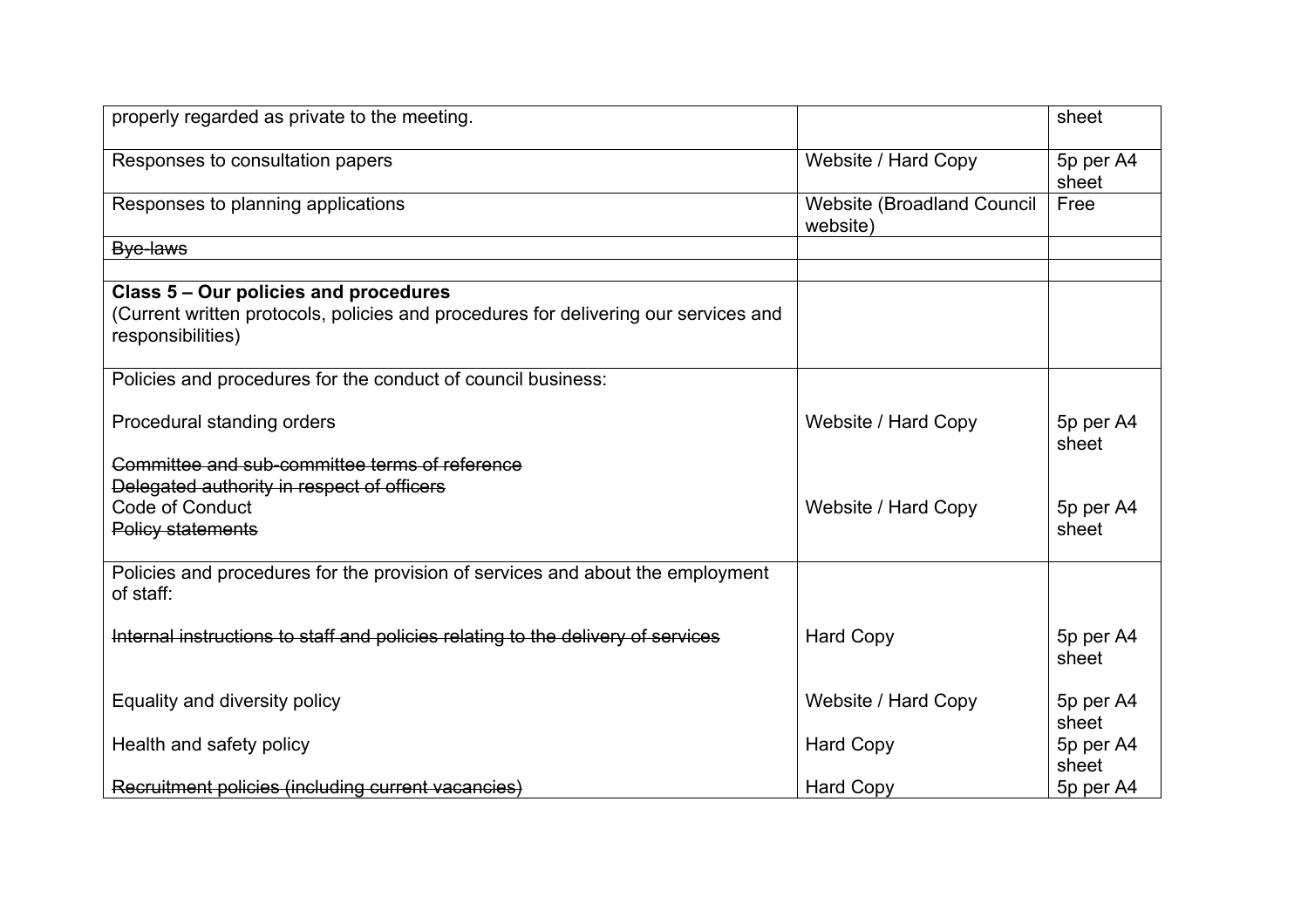| Policies and procedures for handling requests for information                                                     | Website / Hard Copy                                         | sheet<br>5p per A4<br>sheet |
|-------------------------------------------------------------------------------------------------------------------|-------------------------------------------------------------|-----------------------------|
| Complaints procedures (including those covering requests for information and<br>operating the publication scheme) | Website / Hard Copy                                         | 5p per A4<br>sheet          |
| Information security policy                                                                                       |                                                             |                             |
| Records management policies (records retention, destruction and archive)                                          |                                                             |                             |
| Data protection policies                                                                                          | Hard copy                                                   | 5p per A4<br>sheet          |
| Schedule of charges (for the publication of information)                                                          | Listed                                                      |                             |
|                                                                                                                   |                                                             |                             |
| <b>Class 6 - Lists and Registers</b><br>Currently maintained lists and registers only                             |                                                             |                             |
| Assets register                                                                                                   | Hard copy                                                   | 5p per A4<br>sheet          |
| Disclosure log (indicating the information that has been provided in response to                                  |                                                             |                             |
| requests; recommended as good practice, but may not be held by parish councils)                                   |                                                             |                             |
| Register of members' interests                                                                                    | <b>Website (Broadland District</b><br>Council) or hard copy | 5p per A4<br>sheet          |
| Register of gifts and hospitality                                                                                 | <b>Hard Copy</b>                                            | 5p per A4<br>sheet          |
|                                                                                                                   |                                                             |                             |
| Class 7 - The services we offer                                                                                   | (hard copy or website; some                                 |                             |
| (Information about the services we offer, including leaflets, guidance and                                        | information may only be                                     |                             |
| newsletters produced for the public and businesses)                                                               | available by inspection)                                    |                             |
| Current information only                                                                                          |                                                             |                             |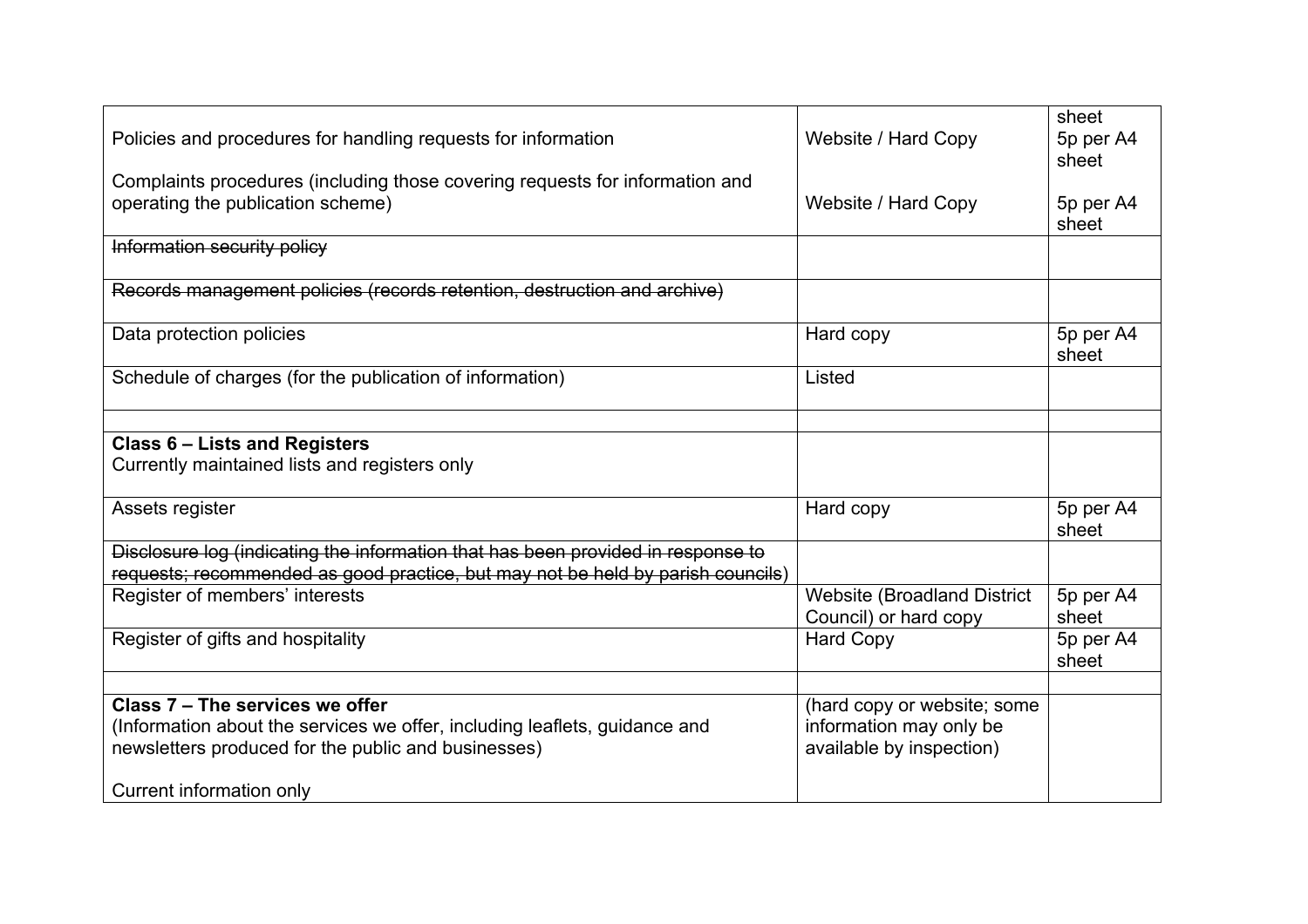| Allotments                                                                                                        | <b>Hard Copy</b> | 5p per A4<br>sheet |
|-------------------------------------------------------------------------------------------------------------------|------------------|--------------------|
| Burial grounds and closed churchyards                                                                             |                  |                    |
| Community centres and village halls                                                                               |                  |                    |
| Parks, playing fields and recreational facilities                                                                 |                  |                    |
| Seating, litter bins, clocks, memorials and lighting                                                              |                  |                    |
| <b>Bus shelters</b>                                                                                               |                  |                    |
| <b>Markets</b>                                                                                                    |                  |                    |
| <b>Public conveniences</b>                                                                                        |                  |                    |
| Agency agreements                                                                                                 |                  |                    |
| Services for which the council is entitled to recover a fee, together with those fees<br>(e.g. burial fees)       |                  |                    |
|                                                                                                                   |                  |                    |
| <b>Additional Information</b>                                                                                     |                  |                    |
| This will provide Councils with the opportunity to publish information that is not<br>itemised in the lists above |                  |                    |

## **Contact details:**

Sonya Blythe – Parish Clerk. 73 The Cains Taverham